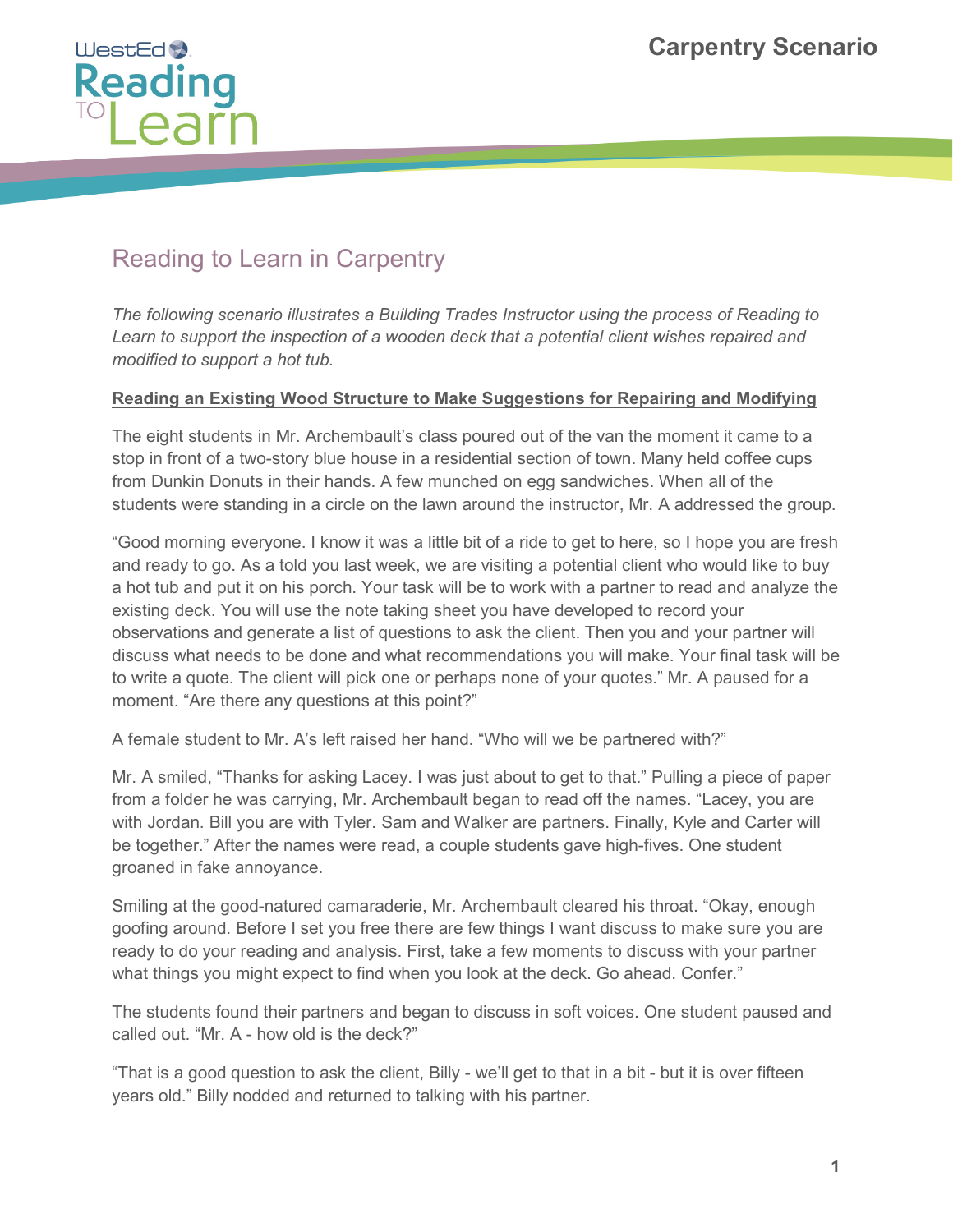## **Carpentry Scenario**

After a couple of minutes, Mr. A asked the students to share some of the things they expected to find when they began looking at the deck. Some of the pairs mentioned the type of materials they expected to find and different styles of decking. One pair predicted that the deck would be connected to a second floor bedroom and they expected to find long beams resting on cement footings.

After the students discussed a variety of features they expected to find on the deck, Mr. A asked them another question. "Okay, you have thought a little bit about what you might find when you look at the deck. How about some key information you need to know beforehand. Based on what I told you, is there any information that would be helpful before examining the deck?

A few students raised their hands. Mr Archembault pointed to a boy in a baseball cap to his left. "Carter. Go ahead."

"Well. If they want to put a hot tub on the deck, we need to know how big it is."

Mr. A pressed for more information. "What do you mean? What does it matter how big it is?"

Carter paused for a second. "Well, we need to know how much water it holds to figure out the weight."

Mr. A pushed some more, "So?"

"Knowing the weight will tell us how much support is needed and if the deck is designed to hold the weight. We might need to add support."

Mr A smiled. "Good thinking!"

Another student called out. "We'll also need to know how many people the tub is designed to hold so that we include that weight as well."

"Another good thought!" Mr. A commented.

For the next few minutes, the students shared other thoughts and ideas. When this discussion had finished, Mr. Archembault gave them their next task.

"Okay everyone! Gather around again. Alright. In a minute or so, you can grab your clipboards and pencils and go around the back to begin inspecting the deck. I have already spoken to the owner so we can head around back. Oh! They have a german shepherd and it is inside - so do not be afraid if you hear it barking. I have met the dog though. His name is Spunky. He is friendly. As you know - sometimes dogs get out! Okay - go ahead!"

In their pairs, the students began to make their way to through the gate and walk to the back of the house. Once in the back yard, they saw the deck. It was connected to the main door in the back, but because the house was on a slope, much of the deck was elevated over five feet above the ground. The students walked around and under the deck. In their pairs they analyzed the deck and recorded notes on their clipboards. As the students inspected, the instructor went from group to group pointing out aspects of the deck and asking questions.